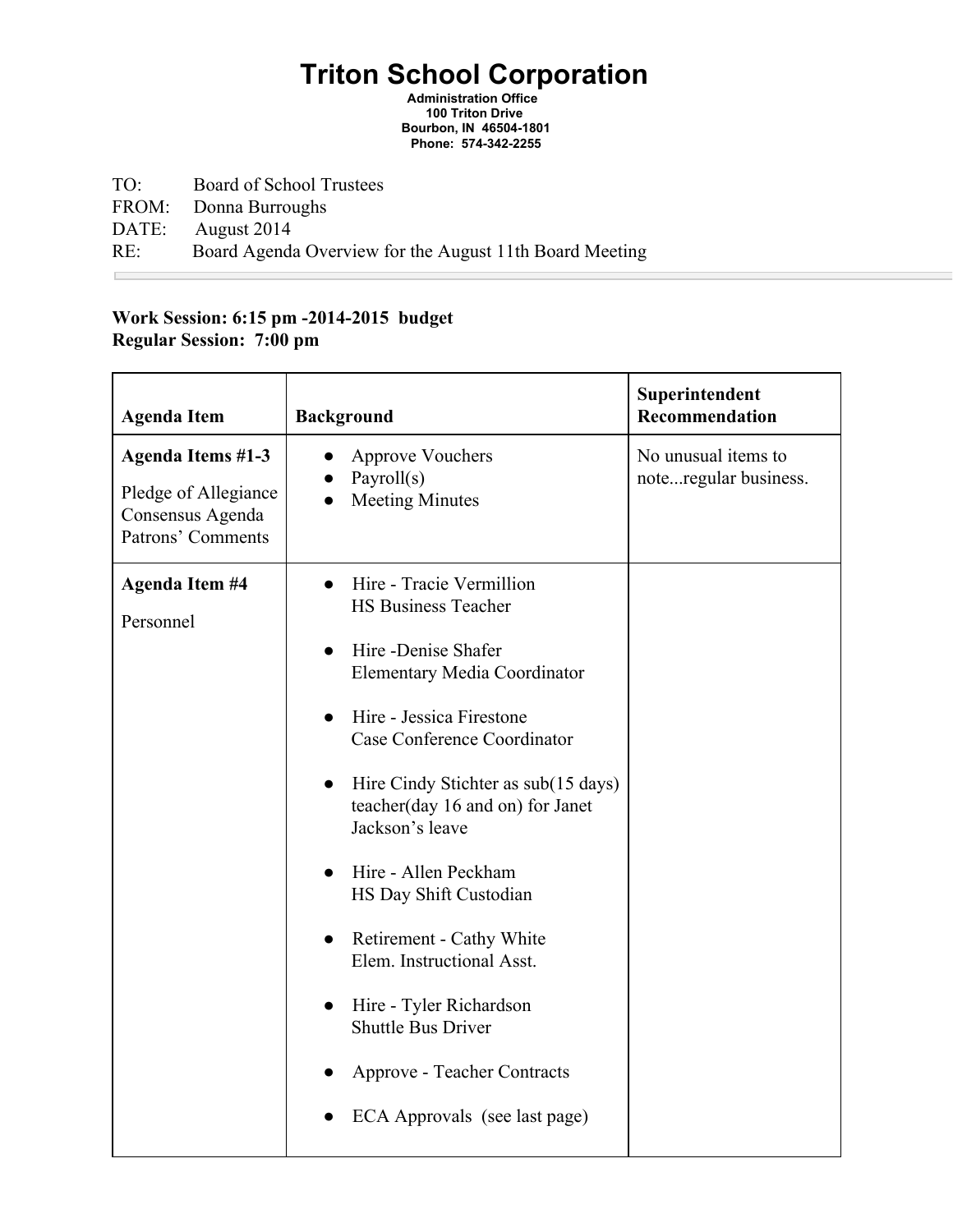| <b>Agenda Item #5</b><br><b>Other Business</b>      | Announce Old Softball Field Lightin<br><b>Fixtures Bid Winner</b><br>Approve 6th Grade Fundraiser<br><b>Approve Resolution - Allow Transfe</b><br>of Additional 50 Students in Grades<br>K-12 for 2014-15<br>Approve Resolution - Gift Card<br><b>Purchases for Recognition Programs</b><br><b>Approve Resolution - Temporary</b><br><b>Loan Resolution</b> |  |
|-----------------------------------------------------|-------------------------------------------------------------------------------------------------------------------------------------------------------------------------------------------------------------------------------------------------------------------------------------------------------------------------------------------------------------|--|
| <b>Agenda Item #6</b><br>Superintendent's<br>Report | <b>Core Values</b><br>Miscellaneous<br>Preliminary enrollment report<br>$\bullet$                                                                                                                                                                                                                                                                           |  |
| <b>Agenda Item #7</b><br>Patrons' Comments          |                                                                                                                                                                                                                                                                                                                                                             |  |
| <b>Agenda Item #8</b><br><b>Building Reports</b>    |                                                                                                                                                                                                                                                                                                                                                             |  |
| <b>Agenda Item #9</b><br>Adjournment                |                                                                                                                                                                                                                                                                                                                                                             |  |